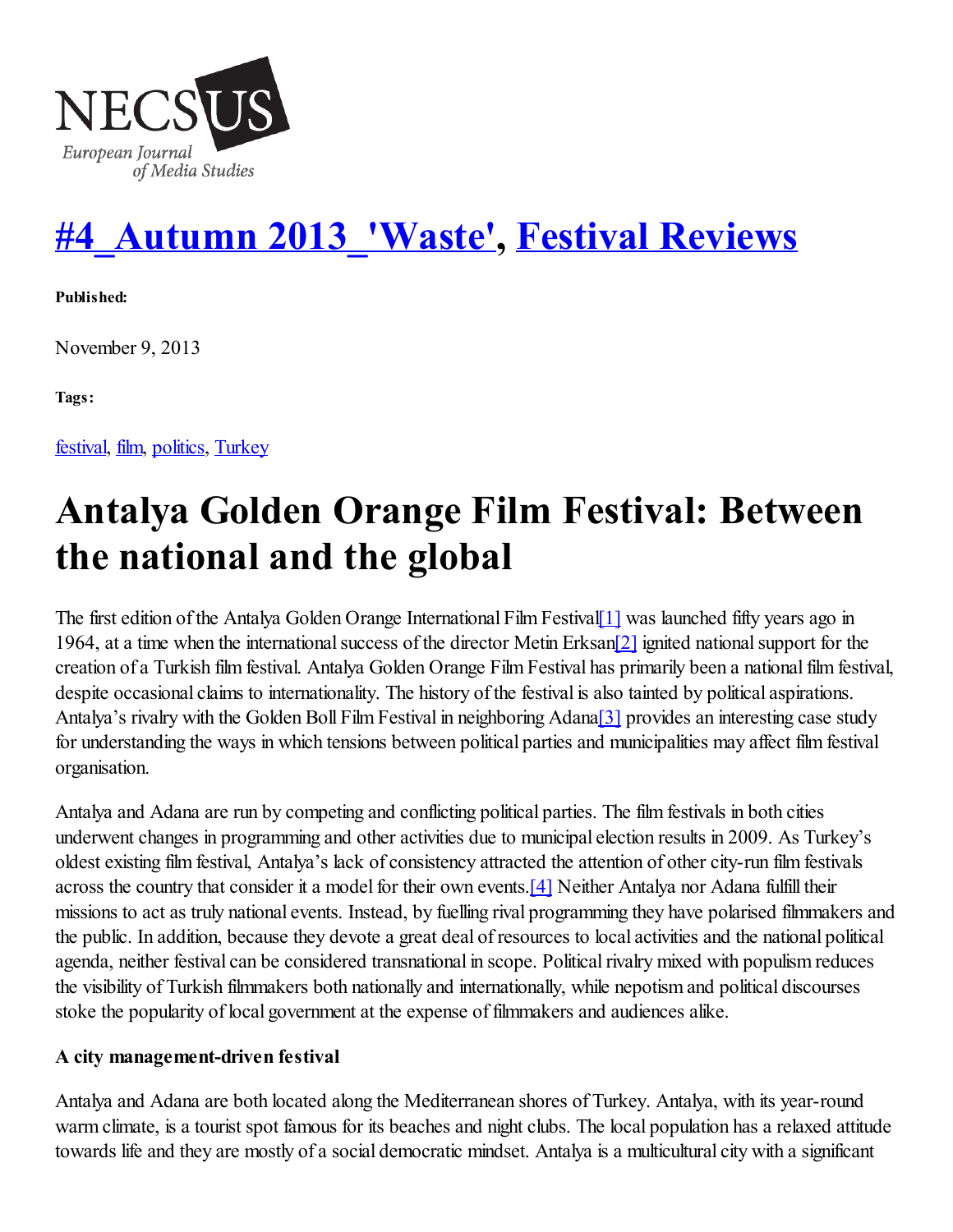Eastern European population. Adana, on the other hand, is an industrial city known for its cotton production. It is also the birthplace of Yılmaz Güney, a political activist filmmaker who won the Cannes Golden Palm in 1982 for *Yol*.[5]

Dr. Avni Tolunay, the mayor of Antalya from 1963-1973, pushed for the foundation of a national film festival in Turkey. During his administration a municipality-controlled foundation for the arts was created: Antalya Kültür Sanat Turizm Vakfı(AKSAV). Beginning in 1985, AKSAV controlled the Antalya festival budget and its programming. The establishment of an arts and culture foundation managed by elected city officials created a two-way political pull. The festival was used as proof by the current mayor that tax money is well-spent for the good of the city inhabitants. Also, the central government regarded the festival mainly as a showcase for cultural spectacles. Because of the scarcity of city funds the elected mayor needed to rely on additional national funds that were managed by the central government. Since 2009 problems began to arise when the city and central government did not see eye to eye – that is, whenever the two seats of government came from different political parties with opposing views.

In the autumn of 2012 these two large and well-established film festivals faced a stand-off. For the first time in Turkish film history directors were forced to choose between Antalya and Adana, as both festivals required films to be world premieres. Adana, originally in operation from 1969-1973 and revitalised in 1992, was traditionally held two weeks earlier than Antalya. While Antalya was attractive to filmmakers for being one of the oldest major film festivals in Turkey, Adana offered the highest monetary prize (\$200,000 USD). The result was that experienced directors with an artistic track record chose Adana over Antalya, and Antalya became the choice of first-time directors. Film critics were also divided on the issue of favoring Adana for awarding a large monetary prize or Antalya for giving opportunities to young filmmakers.

There have been debates over the economic feasibility of running a festival with a huge deficit for political reasons.[6] In 2010, by a legal technicality, the popular Adana mayor Aytaç Durak was replaced by Zihni Aldıraz, who is a member of the ultra-nationalist conservative right MHP (Nationalist Action Party). In Antalya the elected mayor represented the Republican People's Party (CHP), the left-wing opposition. Following this festival battle Antalya and Adana became the sites for a cultural-political stand-off. For example, where Adana chose popular films with established directors, Antalya chose Kurdish films and films dealing with social problems encountered by women.

## Film festival as populist spectacle

One should regard the transformations of the Antalya Film Festival in the past two years in conjunction with the city's move towards political populism. After the 2009 local elections the ruling conservative-right party AKP lost the city government to the social democrat party CHP. The current mayor of the Antalya Metropolitan Municipality is Mustafa Akaydın (CHP). A former president of Antalya's Akdeniz University, Akaydın entered politics after his second-term appointment as university president was blocked for political reasons. As a result, Akaydın accepted the CHP nomination as mayor of Antalya and defeated Menderes Türel of the AKP. During his election campaign Akaydın made it his priority to denounce the lavish film festival spending by Türel from 2005-2008.

After his election one of Akaydın's first moves was to cancel a contract with TÜRSAK, the Istanbul-based Turkish Foundation of Cinema and Audio-visualCulture, which was responsible for the festival's organisation between 2005 and 2008. The contract was awarded to AKSAV instead, Antalya's very own festival foundation. Previously, Menderes Türel invited TÜRSAK to change the festival into a Cannes-style event. As a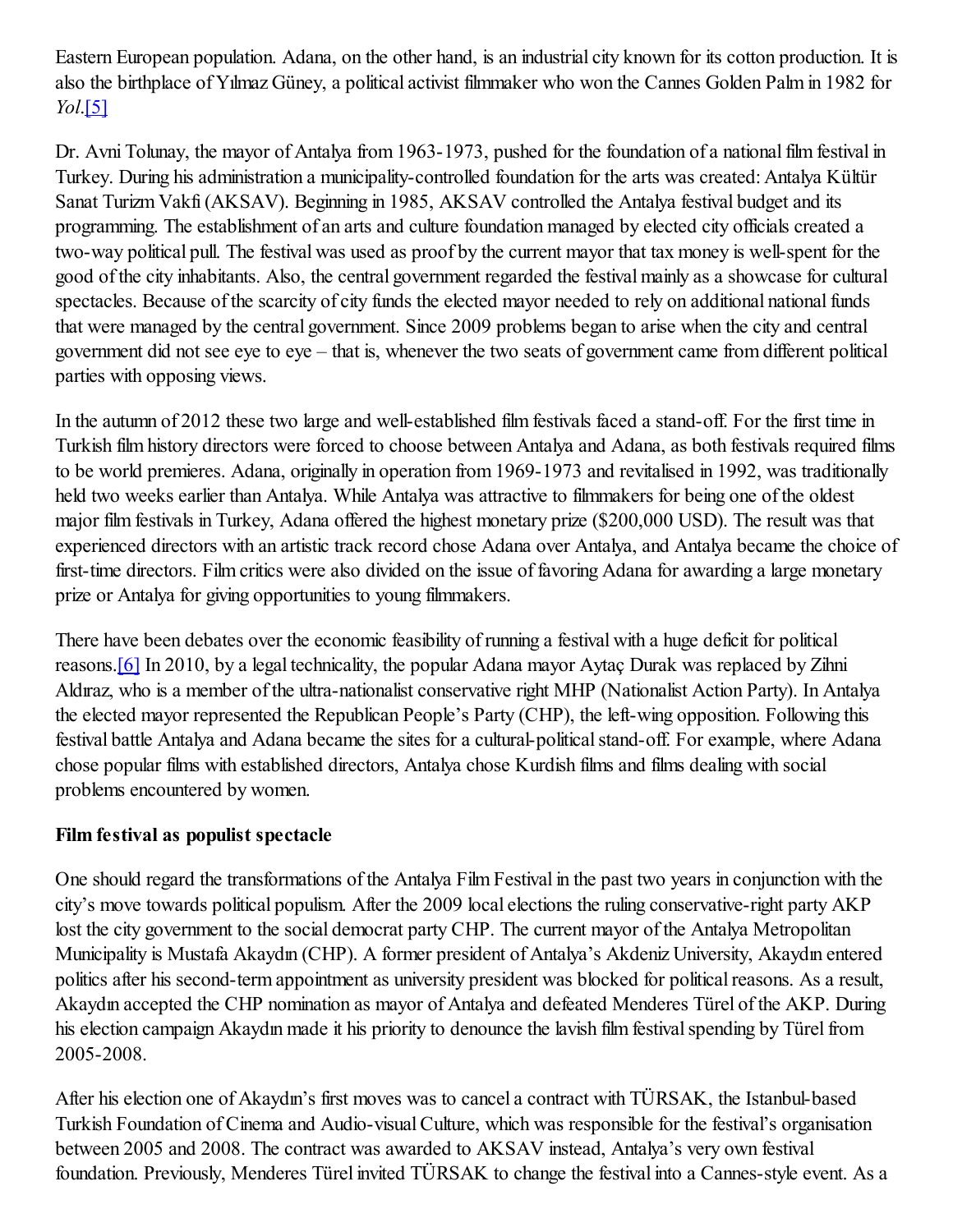result of the vision of TÜRSAK president Engin Yiğitgil and the foundation's management style the festival blossomed. Antalya featured red carpet premieres, Oscar-winning artists wining and dining with Turkish stars, a Eurasian Film Market for the promotion of Turkish films, and many parties. The aim was to show the world how prestigious Antalya Film Festival was.

After Türel lost the election to Akaydın in 2009 the festival management adopted a novel approach – it was to be a 'People's Festival'. The new Antalya Film Festival tickets were priced at merely \$1 for students and elders, with free access to all women. Artists moved to the background and the citizens of Antalya were in the spotlight. Galas were hosted during the daytime while evenings were reserved for free concerts rather than exclusive parties. Many Antalya citizens attended daytime screenings and asked pressing questions to filmmakers during discussion sessions. Programs not designed with a public component in mind were cancelled.

One particularly interesting change concerns the 'Filmmakers of the Future' program that previously served film production students, which was cancelled in 2009. The aim of the program was to invite ten students from each film department in Turkey, give them unlimited access to festival events, and host training sessions by industry professionals for them. The program was replaced with the 'People's Orange' film project that teams film students from Antalya and ordinary Antalya citizens who want to make films. These teams make short films during the festival which are then screened at a special event. Another loss has been the deactivation of the International Eurasian Film Market. This event assisted Turkish filmmakers in opening up Asian markets and organising activities such as workshops on development, distribution, and marketing.

With these transformations in mind we can consider the function of film festivals for cities like Antalya. I would argue that its primary role is political. Antalya Film Festival has always been appropriated to support the city administration's ideology. Since the rise to power of the CHP, blaming the previous administration for lavish spending and mismanagement is a repeated political discourse. The organisers and the governing body of Antalya Film Festival often claim that the previous festival management brought the city to the brink of bankruptcy.

## Programming: The creation of national heroes

The Antalya Film Festival includes a competition in four categories: features, documentaries, dramatic shorts, and international features. There are also out-of-competition screenings of select films from various international festivals. Recent programming presented choices from Venice, Cannes, Sundance, Telluride, and Berlin. Like under the previous management, there have been high-profile films screened out of competition. The programming also highlighted independent productions from Europe and Asia.

Since 2005 Antalya Film Festival has been a launching pad for new talent in Turkish cinema. Nuri Bilge Ceylan, Zeki Demirkubuz, Semih Kaplanoğlu, and Reha Erdem all became famous after their first festival successes at Antalya. The news coverage of the festival including live broadcasting of the awards ceremony and speeches combined to help promote the names of these new Turkish filmmakers. Though box office (or even distribution) success is not guaranteed, the awarded directors become national heroes in the Turkish media.

Antalya's role in 'making national heroes' is interesting. The festival juries seem to target the underdog in the last ten years. Festival buzz draws the attention of local media to the directors and also influences the festival audiences, who show up in large numbers for the gala events. Typically, the Q&A sessions following competition screenings include a scandalous question which generates even more publicity and enhances public awareness of the film and director. Several members of SIYAD, the official film critics association of Turkey, reveal their top choice days before the awards ceremony, thereby giving more fodder to the local media. The awards for Nuri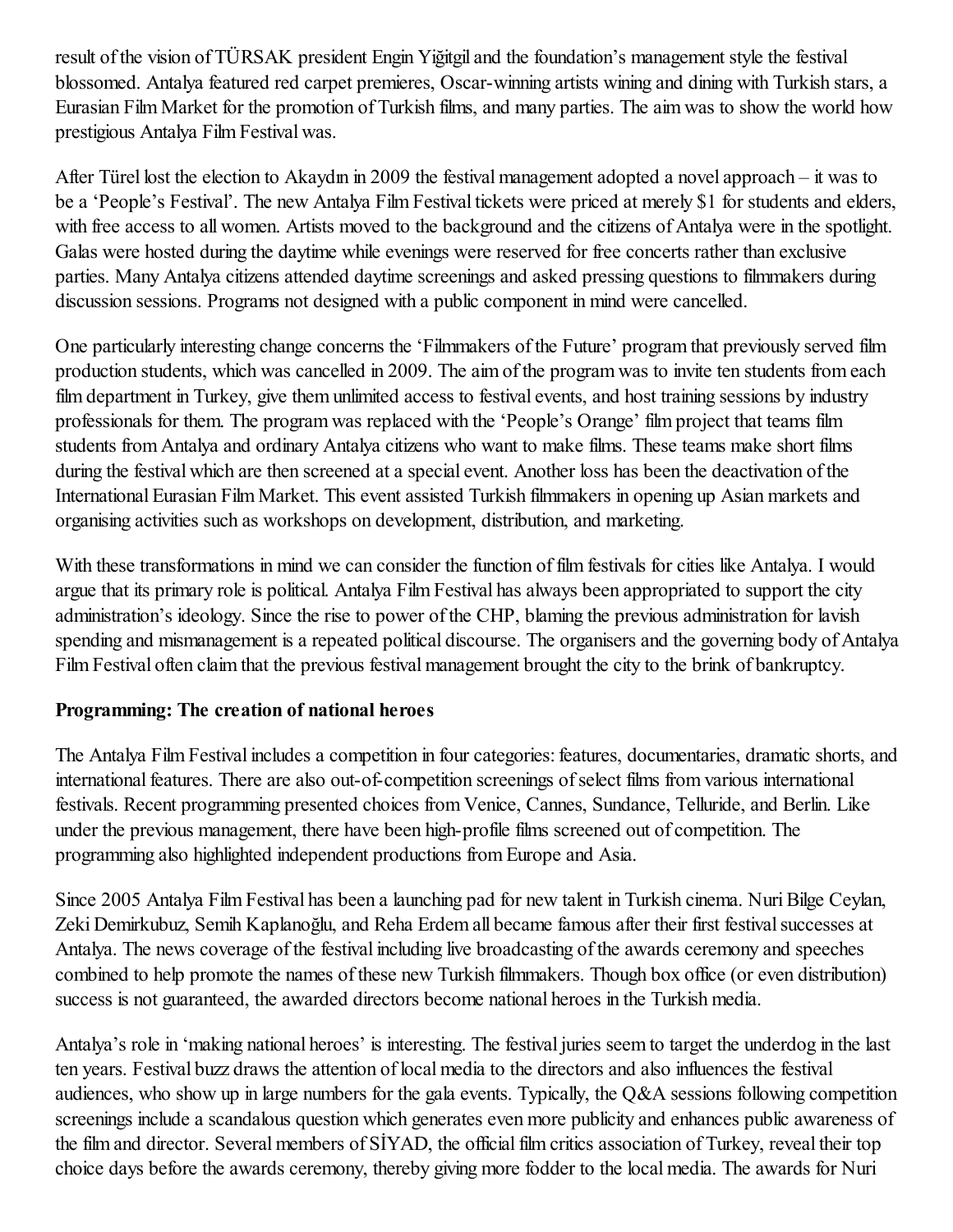Bilge Ceylan's *Uzak*/*Distant* (2002) and Semih Kaplanoğlu's *Yumurta*/*Egg* (2007) were seen as indications of international success by the local media. The best film of the festival is then presented as Turkey's official entry for the Academy Award for Best Foreign Film.

Antalya also provides a venue for the protection of national cinema culture. Since 2009, the festival presents restorations of old and forgotten Turkish films (e.g. *Dry Summer*/*Bereketli Topraklar Üzerinde*). These restorations are funded by Martin Scorsese's World Cinema Foundation, established in partnership with Fatih Akın. The festival contributed to the restoration of all of Yılmaz Güney's films, which were banned by the military coup in 1980. To protest that censorship, the festival did not give awards in 1979 and 1980. In 2011 the awards for the 1979 and 1980 competitions were given retroactively to their rightful owners in a special ceremony. The year 2011 was also a special year for women at the festival. Not only was the entire jury composed of women, the festival management asked novelist-journalist İlhami Algör to program a special DVD collection of women in Turkish cinema in the 1980s. In addition, Antalya Film Festival publishes two book series. In cooperation with SİYAD, the festival created the series *Decades of Turkish Cinema*. The other series is dedicated to directors and actors who receive the lifetime achievement award.

## Conclusion

Antalya Golden Orange Film Festival faces many challenging tasks, including contributing economically to the city, providing cultural services to citizens, and supporting the municipal government and bureaucrats in branding strategies for local and national politics. Considering such diverse objectives, the question arises as to whether a city-run film festival's main role is to propagate the culture of cinema to the public or to advance political agendas. In the Turkish context, foundations that organise film festivals are often controlled by city governments as political-bureaucratic structures bound by local and central politics. Successive management teams can easily erase each other's contributions. For example in Antalya, when financial sponsors close to the ruling party AKP withdrew their support after a CHP mayor was elected and government support from the Ministry of Tourism and Culture was discontinued as well.[7]

Political tensions harmed the reputation of Antalya Golden Orange Film Festival, yet the citizens of Antalya welcomed the new localised festival approach. After witnessing these conflicts one can only hope that perhaps one day another model of a national film festival can be created in Turkey, one that would resolve such conflicts. This would necessitate a festival in which creative and organisational choices are not dictated by politics nor the economy of cultural space.

Murat Akser (University of Ulster/Kadir Has University)

## References

Akaydın, M. 'Başkan Akaydın: Antalyalının parası nerelere harcandı?/Mayor Akaydın asks: Where did you spend Antalya's money?', 27 September 2012: http://www.antalya.bel.tr/content.asp? MAINMENUID=3&MENUID=65&KID=4041&LISTMN=41.

Evren, B. 'Acaba Hangisi Popülist Bir Festival?/Which one is the populist Festival?', *Aydınlık*, 7 September 2012.

Koca, A. 'Tabak says awards are worthless without theatricalrelease', *Today's Zaman*, 17 October 2012.